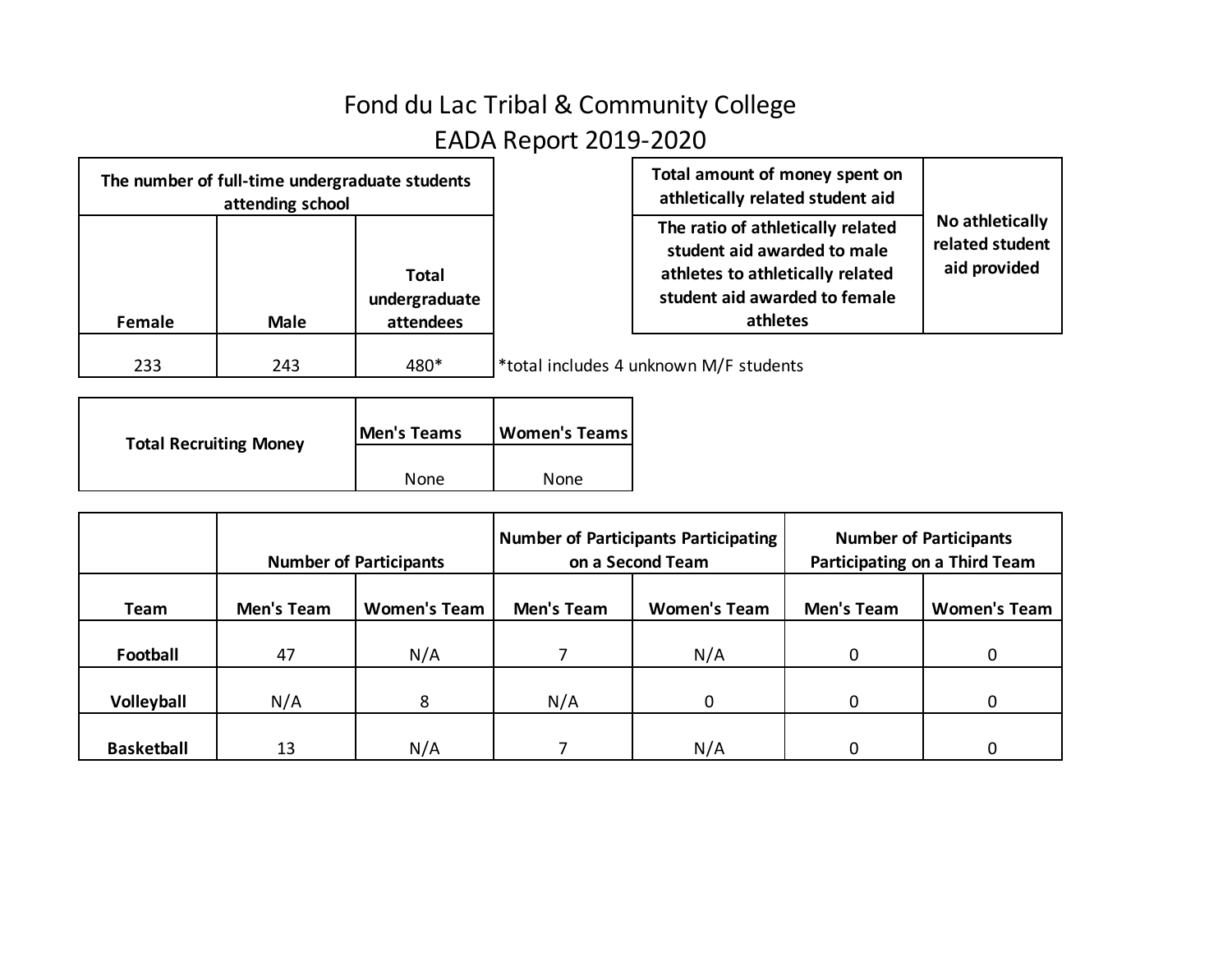|                 | Football | Women's<br><b>Basketball</b> | Men's<br><b>Basketball</b> | <b>All Men's Teams</b><br><b>Except Football &amp;</b><br><b>Basketball</b> | All Women's<br><b>Teams except</b><br><b>Basketball</b> | <b>All Sports</b><br><b>Combined</b> |
|-----------------|----------|------------------------------|----------------------------|-----------------------------------------------------------------------------|---------------------------------------------------------|--------------------------------------|
| <b>Expenses</b> | \$77,964 | N/A                          | \$32,882                   | None                                                                        | None                                                    | \$110,846                            |
| <b>Revenues</b> | \$77,964 | N/A                          | \$32,882                   | None                                                                        | None                                                    | \$110,846                            |

| <b>Expenses Non-Allocated by</b><br>Gender/Sport | \$63,683 |
|--------------------------------------------------|----------|
| <b>Revenues Non-Allocated by</b><br>Gender/Sport | \$63,683 |

|                       | <b>Men's Teams</b>                               | <b>Women's Teams</b>                           |                             | <b>Men's Teams</b>                                | <b>Women's Teams</b> |
|-----------------------|--------------------------------------------------|------------------------------------------------|-----------------------------|---------------------------------------------------|----------------------|
| <b>Average Head</b>   |                                                  |                                                | Average<br><b>Assistant</b> |                                                   |                      |
| <b>Coaches Salary</b> | \$11,376                                         | \$11,567                                       | <b>Coaches Salary</b>       | \$3,200.00                                        | None                 |
|                       | Calculated by<br>2 head coaches<br>.67 total FTE | Calculated by<br>1 head coach .33<br>total FTE |                             | Calculated by 1<br>asst. coaches .17<br>total FTE |                      |

*\*Volleyball did not finish the full season due to low participant numbers resulting in no revenues. Combined expenses and coach's pay from volleyball went into non-allocated funds.*

|      |                     | Total Number of   Also participated   Total Operating |                 |                          | <b>Assistant Coach</b> |
|------|---------------------|-------------------------------------------------------|-----------------|--------------------------|------------------------|
| Team | <b>Participants</b> | In Another Sport                                      | <b>Expenses</b> | <b>Head Coach Status</b> | <b>Status</b>          |